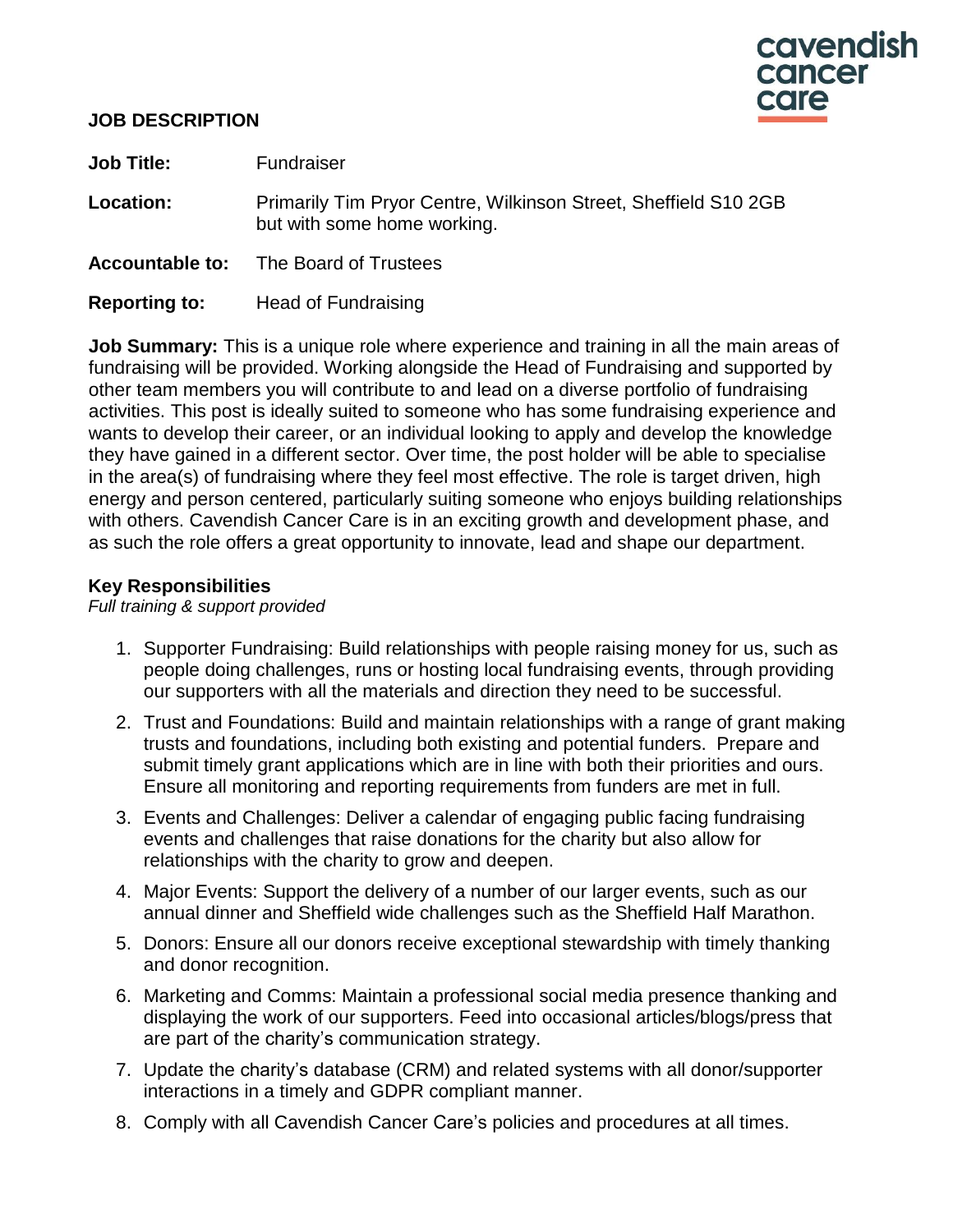- 9. Protect the good name and reputation of Cavendish Cancer Care by every reasonable means.
- 10.Any other reasonable duties as agreed with the Head of Fundraising and as needed to support the work of this small, local charity.

# **Key Deliverables**

(2021-2022)

- Become an effective and fully integrated member of the fundraising team, working flexibly to deliver overall team goals
- Make a positive contribution to the fundraising income of the charity
- Demonstrate a desire to grow and innovate within the role
- Ensure all interactions are promptly recorded on the CRM/database in line with GDPR

#### . **Key Measures**

- An active portfolio of effective fundraising relationships, including with individual supporters, event partners, trusts and foundations
- A calendar of engaging and effective fundraising events
- Good feedback from donors and supporters on their stewardship and relationship with Cavendish Cancer Care
- Performance against KPIs and targets as agreed with the Head of Fundraising

## *The post holder may also be required to carry out other duties reasonably expected by Cavendish Cancer Care.*

*This job description may be amended from time to time to reflect organisational and role developments and needs.*

## **CONTRACT TERMS**

#### **Contract Status:** Permanent, Full time

**Working hours:** Normal office hours are Mon- Fri 9.00 - 5.30, however flexible working is encouraged as evening and weekend working is required as needed.

**Salary:** £21,000 with progression to £23,000 upon successful completion of a probationary development and training phase.

**Pension:** Cavendish Cancer Care Group Personal Pension Plan, Royal London Employer Contribution 3%, Employee Contribution, variable up to 8%

#### **Annual Leave:** 25 days + Bank Holidays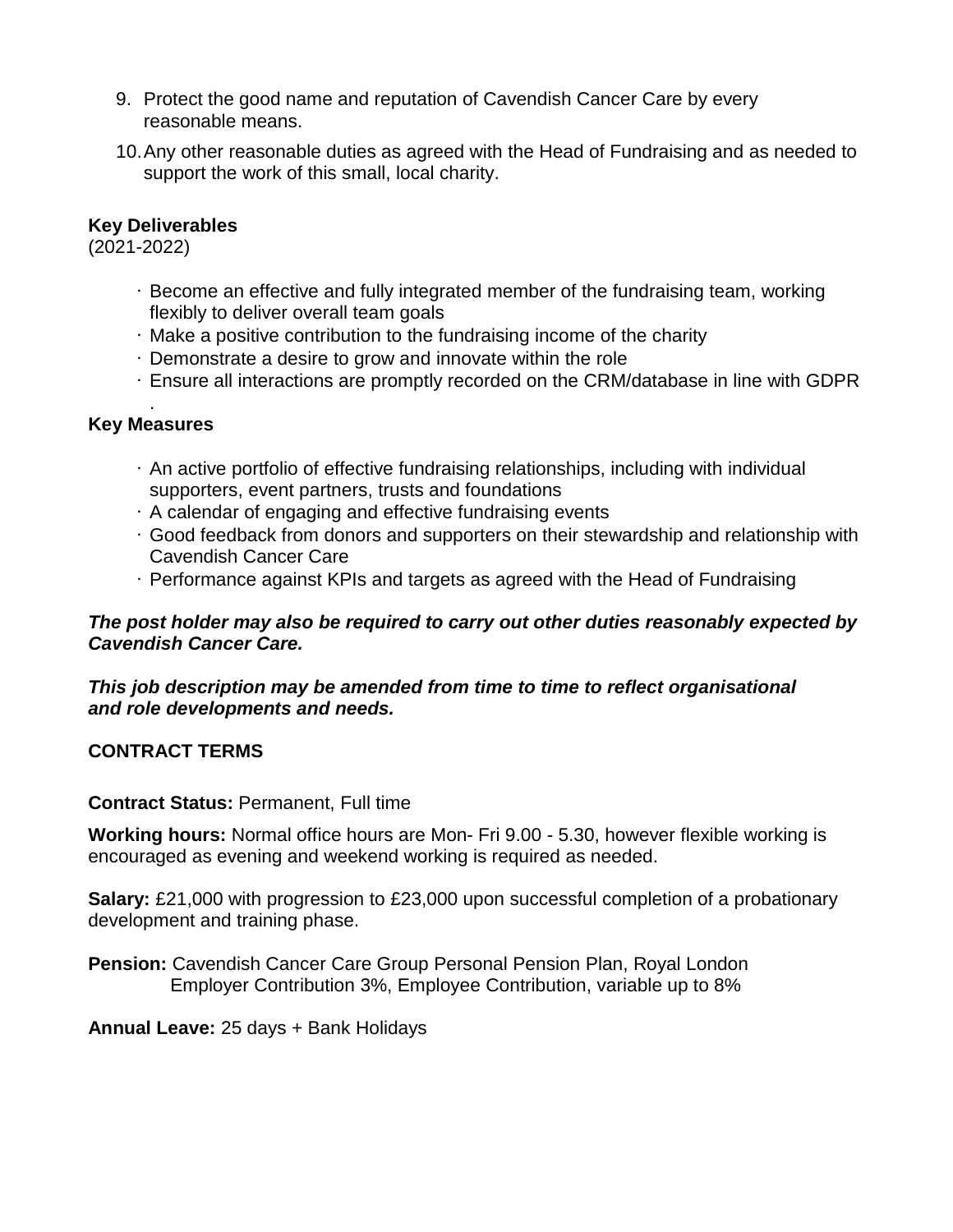# **PERS SPECIFICATION**

| <b>Experience</b>          |                                                                                                                             | <b>Essential</b> | <b>Desirable</b> |
|----------------------------|-----------------------------------------------------------------------------------------------------------------------------|------------------|------------------|
| 1.                         | Experience of either charity/not-for-<br>profit or sales and business<br>development                                        |                  | X                |
| 2.                         | Direct fundraising experience                                                                                               |                  | X                |
| 3.                         | Experience of events and/or project<br>management                                                                           |                  | X                |
|                            | 4. Experience of meeting and exceeding<br>financial targets and/or KPIs                                                     |                  | X                |
| 5.                         | Experience of managing a portfolio of<br>clients & securing/scheduling regular<br>meetings                                  |                  | X                |
| <b>Knowledge</b>           |                                                                                                                             | <b>Essential</b> | <b>Desirable</b> |
| 1.                         | Knowledge of fundraising                                                                                                    |                  | X                |
| 2.                         | Knowledge of cancer care                                                                                                    |                  | X                |
| 3.                         | Knowledge of Sheffield City Region                                                                                          |                  | X                |
| <b>Skills</b>              |                                                                                                                             | <b>Essential</b> | <b>Desirable</b> |
|                            | 1. Ability to effectively communicate ideas<br>clearly both in writing and orally<br>through presentations                  | Χ                |                  |
|                            | 2. Exceptional interpersonal skills, ability<br>to interact with many different people<br>and forge long term relationships | X                |                  |
| 3.                         | Proficiency with Word, Excel and<br>PowerPoint                                                                              | X                |                  |
| 4.                         | Proficiency with relationship<br>management systems (CRMs) and/or<br>databases                                              |                  | X                |
| 5.                         | Knowledge of Adobe InDesign                                                                                                 |                  | X                |
| <b>Personal Attributes</b> |                                                                                                                             | <b>Essential</b> | <b>Desirable</b> |
| 1.                         | Must enjoy working to and achieving<br>targets                                                                              | X                |                  |
| 2.                         | Tenacious and innovative attitude to<br>fundraising/pursing priority<br>relationships                                       | Χ                |                  |